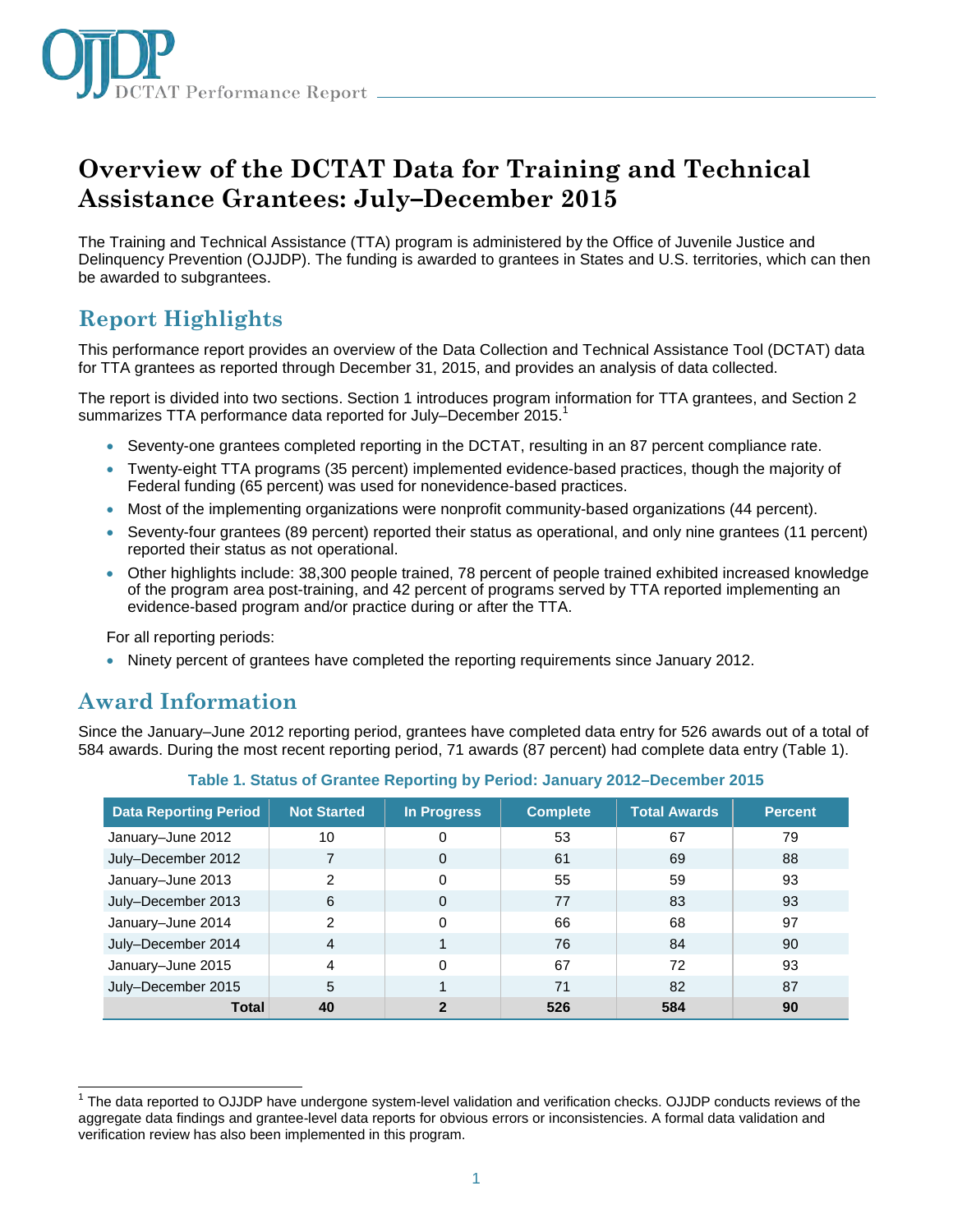The percentage of grantees that have completed the reporting requirements over the past nine reporting periods is captured in Figure 1. Overall, the percentage of compliance for all reporting periods is 90 percent.



Table 2 presents an aggregate of demographic data and the number of TTA grantees that serve each population. There have been slight variations in the population served across reporting periods due to a fluctuation in the total number of grantees. Targeted services include any approaches specifically designed to meet the needs of the intended population (e.g., gender-specific, culturally based, and developmentally appropriate services).

|                                                      | <b>Number of Grantees Serving Group During Reporting Period</b> |                                        |                |                    |  |
|------------------------------------------------------|-----------------------------------------------------------------|----------------------------------------|----------------|--------------------|--|
| <b>Population</b>                                    | January-June 2014                                               | July-December 2014   January-June 2015 |                | July-December 2015 |  |
| <b>Race/Ethnicity</b>                                |                                                                 |                                        |                |                    |  |
| American Indian/ Alaska<br><b>Native</b>             | 13                                                              | 13                                     | 10             | 14                 |  |
| Asian                                                | 9                                                               | 10                                     | $\overline{7}$ | 10                 |  |
| Black/African American                               | 11                                                              | 12                                     | 10             | 13                 |  |
| Hispanic or Latino (of Any<br>Race)                  | 11                                                              | 12                                     | 9              | 12                 |  |
| Native Hawaiian and<br><b>Other Pacific Islander</b> | $\overline{7}$                                                  | $\overline{7}$                         | 6              | 9                  |  |
| <b>Other Race</b>                                    | 8                                                               | $\overline{7}$                         | 6              | 9                  |  |
| White/Caucasian                                      | 10                                                              | 10                                     | 9              | 12                 |  |
| Caucasian/Non-Latino                                 | 9                                                               | 11                                     | 8              | 11                 |  |
| Youth Population Not<br>Served Directly              | 52                                                              | 61                                     | 56             | 64                 |  |
| <b>Justice System Status</b>                         |                                                                 |                                        |                |                    |  |
| At-Risk Population (No<br>Prior Offense)             | 8                                                               | 9                                      | 8              | 13                 |  |
| <b>First-Time Offenders</b>                          | 9                                                               | 10 <sup>1</sup>                        | 9              | 12                 |  |
| <b>Repeat Offenders</b>                              | 9                                                               | 10                                     | 9              | 11                 |  |
| Sex Offenders                                        | 5                                                               | 5                                      | 3              | 5                  |  |
| <b>Status Offenders</b>                              | 8                                                               | 9                                      |                | 9                  |  |
| Violent Offenders                                    | 6                                                               | 8                                      | 6              | 8                  |  |
| Youth Population Not<br>Served Directly              | 55                                                              | 62                                     | 56             | 65                 |  |

#### **Table 2. Target Populations: January 2014–December 2015**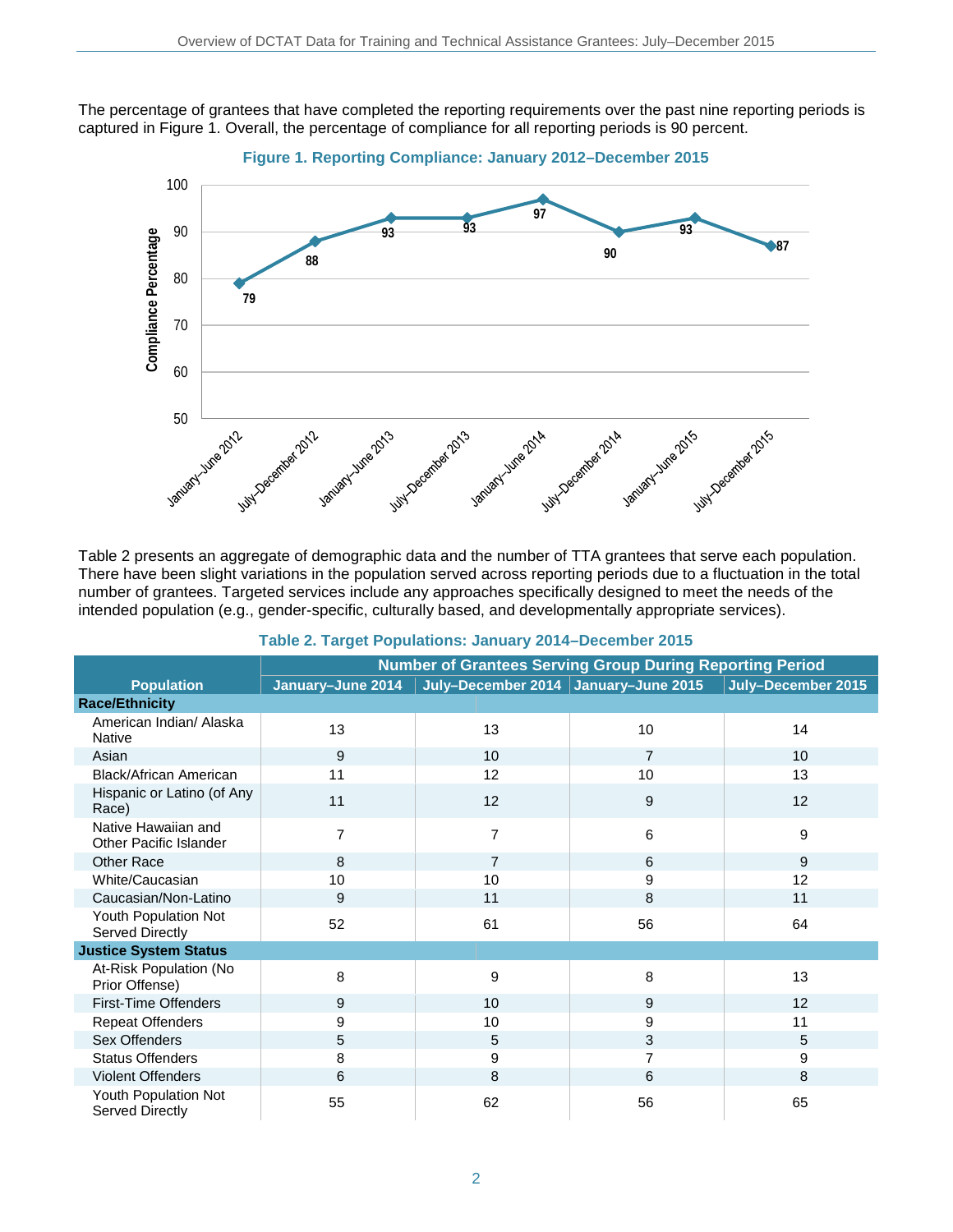| Gender                                  |    |    |                 |    |
|-----------------------------------------|----|----|-----------------|----|
| Male                                    | 13 | 14 | 11              | 15 |
| Female                                  | 14 | 15 | 12              | 16 |
| Youth Population Not<br>Served Directly | 53 | 61 | 57              | 64 |
| Age                                     |    |    |                 |    |
| $0 - 10$                                | 5  | 4  | 4               | 8  |
| $11 - 18$                               | 15 | 15 | 13              | 18 |
| Older than 18                           | 12 | 11 | 9               | 12 |
| Youth Population Not<br>Served Directly | 52 | 60 | 55              | 60 |
| <b>Geographic Area</b>                  |    |    |                 |    |
| Rural                                   | 13 | 12 | 10              | 12 |
| Suburban                                | 11 | 12 | 10 <sup>1</sup> | 12 |
| Tribal                                  | 12 | 11 | 8               | 12 |
| Urban                                   | 12 | 13 | 11              | 13 |
| Youth Population Not<br>Served Directly | 53 | 61 | 57              | 64 |

# **Evidence-Based Programs**

 $\overline{a}$ 

Evidence-based programs and practices include program models that have been shown, through rigorous evaluation and replication, to be effective at preventing or reducing juvenile delinquency or related risk factors. During the July–December 2015 reporting period, 28 TTA programs (35 percent) implemented evidence-based practices and 53 programs (65 percent) did not (Figure 2). $^2$  Total funding of \$105,370,269 was awarded to TTA programs, regardless of whether they were operational.<sup>3</sup> Of this funding, \$33,315,570 (32 percent) was used to support programs that implemented evidence-based practices, and \$72,054,699 (68 percent) was used for nonevidence-based practices (Figure 3).



### **Figure 2. Evidence-Based Programs and Practices: July–December 2015**

 $2$  Two TTA awards had incomplete grant award information and were therefore not included in analysis for evidence-based compared with nonevidence-based programs or implementing organization type.<br> $3$  The values shown are based on grantee reported data and do not necessarily reflect the full grant amounts awarded by

OJJDP.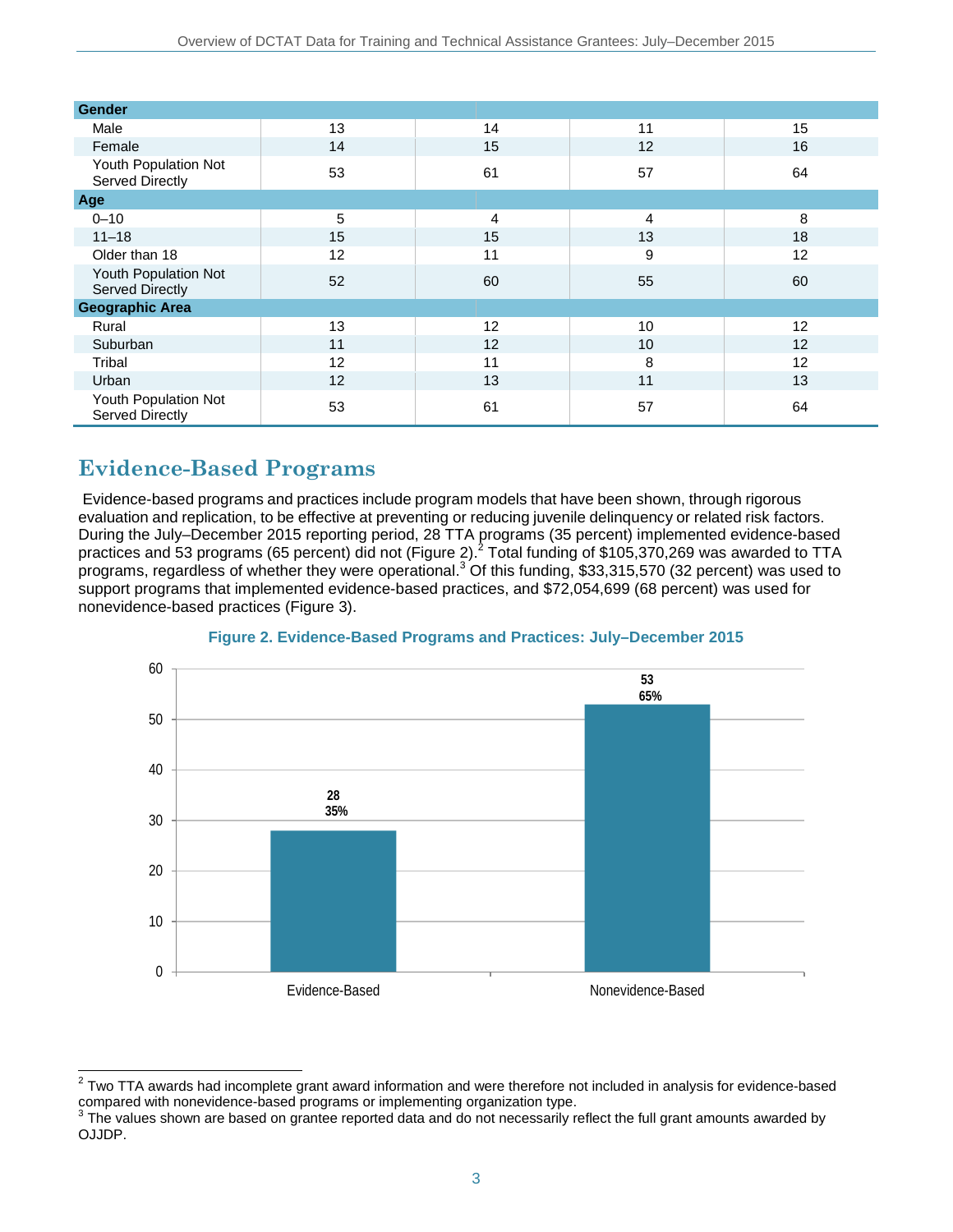

#### **Figure 3. Grant Funds for Evidence-Based Programs and Practices: July–December 2015**

The current reporting period shows a slight increase in both evidence-based and nonevidence-based programs compared with the January–June 2015 reporting period (Figure 4).



**Figure 4. Evidence-Based Practices and Programs by Reporting Period: January 2012–December 2015**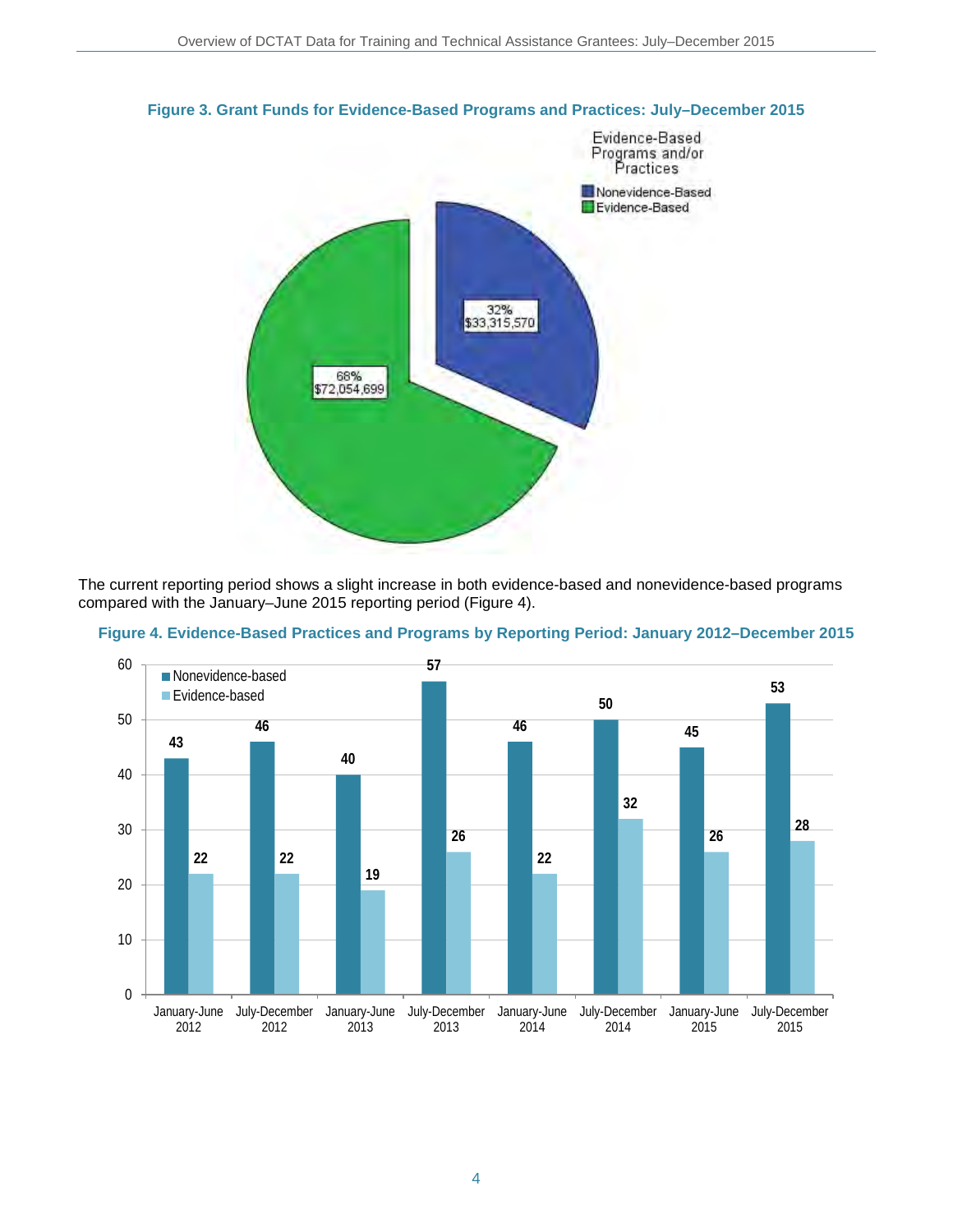Analysis of implementing organization type for the July–December 2015 reporting period revealed that the largest percentage of programs implemented (44 percent) was nonprofit community-based organizations. The next largest was juvenile justice, accounting for 17 percent of organization funding, and school/other education agencies accounted for about 15 percent. Figure 5 presents a comparison of all types of implementing organizations.



**Figure 5. Implementing Organization by Type: July–December 2015** 

During the July–December 2015 reporting period, 74 grantees (89 percent) reported their status as operational, meaning that these grantees expended grant funds toward TTA activities. Nine grantees (11 percent) reported their status as not operational, meaning they did not expend grant funds toward program activities. These results are shown by grantee count and by percent in Figure 6.



### **Figure 6. Operational Status (Grantee Count): July–December 2015**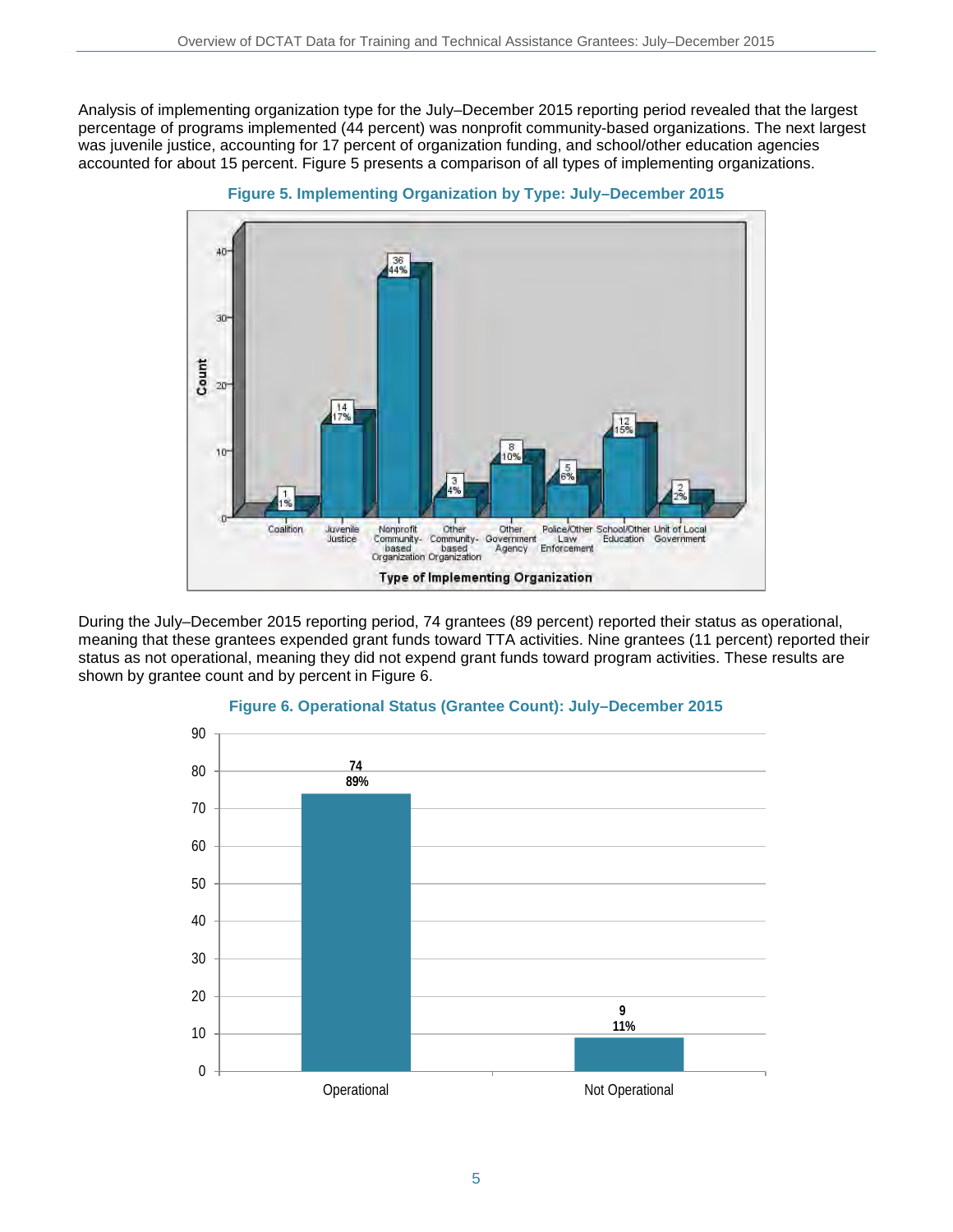Table 3 shows the number of grants awarded by State or district. The greatest number of grants was awarded to the District of Columbia (11 grants). Wisconsin and California received the largest amounts of Federal funding (Table 4).

**Table 3. Number of Grants Awarded by State or District: July–December 2015**

| <b>Grantee State or</b><br><b>District</b> | <b>Count</b> | <b>Grantee State or</b><br><b>District</b><br><b>Count</b> |
|--------------------------------------------|--------------|------------------------------------------------------------|
| AK                                         |              | <b>MD</b>                                                  |
| <b>AL</b>                                  | 5            | <b>NV</b><br>7                                             |
| AZ                                         | 1            | <b>NY</b><br>7                                             |
| <b>CA</b>                                  | 9            | OH                                                         |
| CO                                         | 3            | OK<br>3                                                    |
| <b>CT</b>                                  | 1            | <b>OR</b><br>3                                             |
| <b>DC</b>                                  | 11           | 2<br><b>PA</b>                                             |
| FL.                                        | 5            | <b>TN</b>                                                  |
| IA                                         | 1            | 5<br><b>VA</b>                                             |
| <b>KY</b>                                  | 1            | 3<br><b>WA</b>                                             |
| <b>MA</b>                                  | 4            | WI<br>8                                                    |

### **Table 4. Total Award Amount by State or District (Dollars): July–December 2015**

| <b>Grantee State or</b><br><b>District</b> | <b>Grant Amount</b><br>(Dollars) | <b>Grantee State or</b><br><b>District</b> | <b>Grant Amount</b><br>(Dollars) |
|--------------------------------------------|----------------------------------|--------------------------------------------|----------------------------------|
| AK                                         | 1,200,000                        | <b>MD</b>                                  | 1,314,108                        |
| <b>AL</b>                                  | 3,773,326                        | <b>NV</b>                                  | 12,004,358                       |
| AZ                                         | 325,000                          | <b>NY</b>                                  | 3,418,409                        |
| CA                                         | 14,383,641                       | OH                                         | 551,702                          |
| CO                                         | 1,356,387                        | OK                                         | 5,254,901                        |
| <b>CT</b>                                  | 347.500                          | <b>OR</b>                                  | 1,928,478                        |
| DC                                         | 11.077.844                       | <b>PA</b>                                  | 1,306,935                        |
| <b>FL</b>                                  | 8,351,135                        | <b>TN</b>                                  | 325,000                          |
| ΙA                                         | 826,699                          | <b>VA</b>                                  | 3,115,881                        |
| KY                                         | 200,000                          | <b>WA</b>                                  | 10,692,279                       |
| МA                                         | 7,412,918                        | WI                                         | 16,944,721                       |

## **Training and Technical Assistance Performance Data Reported**

The TTA providers represent a wide range of organizations, from national associations to small regional agencies, and the populations they serve vary in size and characteristics. Table 5 provides an aggregate of performance measures data.

| Table 5. Performance Indicators: July-December 2015 |  |  |
|-----------------------------------------------------|--|--|
|-----------------------------------------------------|--|--|

| <b>Performance Indicator</b>                                                     | <b>Number</b> |  |
|----------------------------------------------------------------------------------|---------------|--|
| Number of people trained (OP)'                                                   | 38,300        |  |
| Number of planning or training events held (OP)                                  | 1,474         |  |
| Number of program materials developed (OP)                                       | 1,828         |  |
| Number of program materials disseminated (OP)                                    | 109,133       |  |
| Number of program policies changed, improved, or rescinded (OP)                  |               |  |
| A. Number of program policies changed                                            | 1,099         |  |
| B. Number of program policies rescinded                                          | 632           |  |
| Number of technical assistance requests RECEIVED (OP)                            | 15,879        |  |
| Number of training requests RECEIVED (OP)                                        | 9,841         |  |
| Percent of organizations reporting improvements in operations-based on TTA (OC)" |               |  |